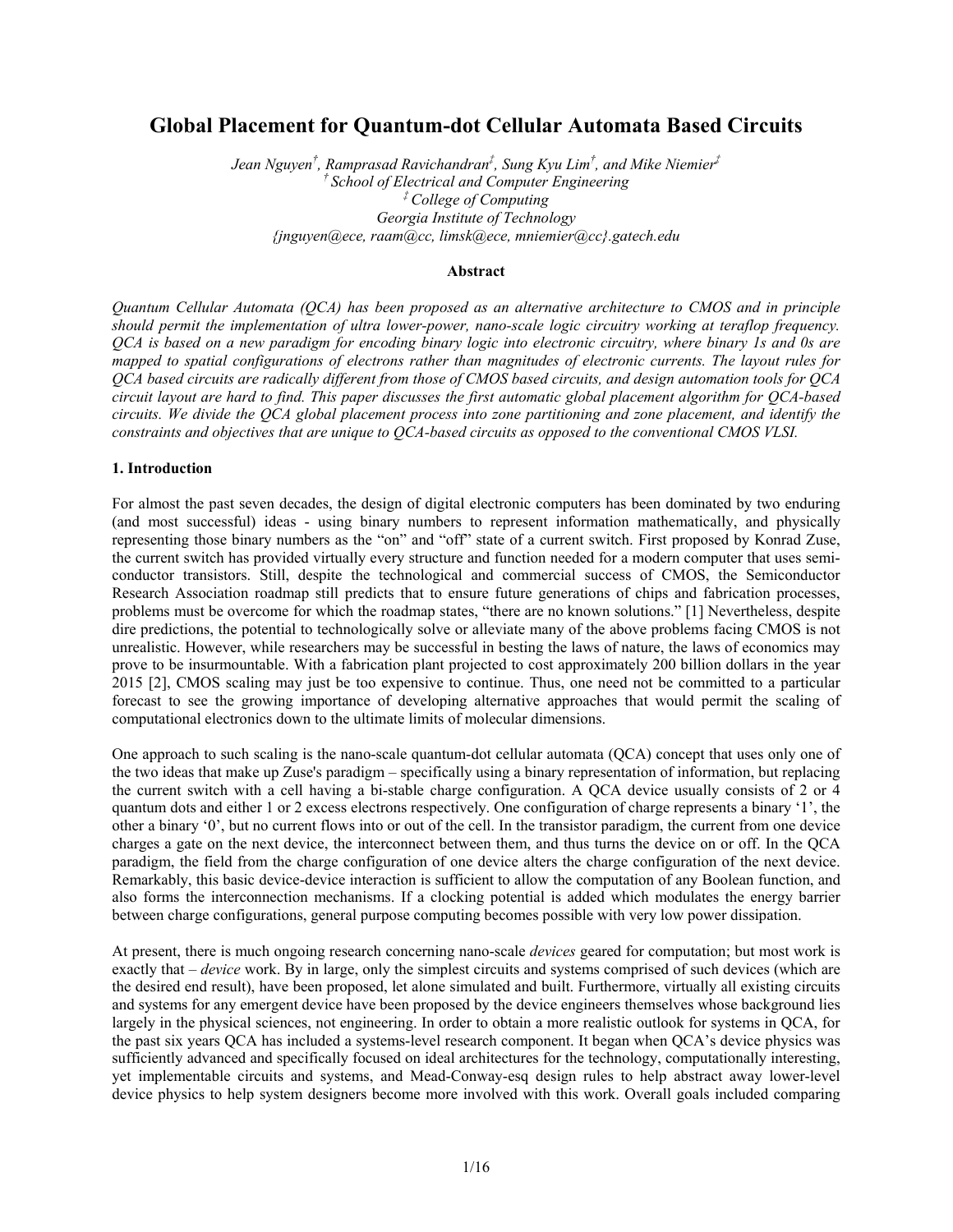projections for implementable QCA to projections for end of the line CMOS in the context of the same system-level tasks, providing an infrastructure for more complex designs as technology matures, and using architecture, systems, and circuits work to help drive device development to get to working nano-systems sooner.

In the context of the above goals, this paper will describe a set of tools that will help to generate computationally interesting, yet implementable circuits in QCA, and significantly expand QCA's existing systems-level infrastructure. Specifically, it will discuss the first physical layout automation algorithm that generates global placement for QCA-based circuits. Our QCA global placement is divided into *zone partitioning* and *zone placement*. The purpose of zone partitioning is to partition the input circuit so that a single potential modulates the inner-dot barriers in all of the QCA cells in each zone. The zone placement step takes as input a set of zones with each zone a clocking label obtained from zone partitioning. The output of zone placement is the best possible layout for arranging the zones on a 2 dimensional chip area.

The remainder of this paper is organized as follows: Section 2 present background information on QCA. Section 3 presents the problem formulation. Section 4 and 5 respectively presents our zone partitioning and zone placement algorithms. Section 6 presents our experimental results, and we conclude our paper in Section 7.

## **2. Preliminaries**

## 2.1. QCA Devices

A high-level diagram of a "candidate" four-dot metal QCA cell appears in Figure 1. It depicts four quantum dots that are positioned to form a square. Exactly two mobile electrons are loaded into this cell and can move to different quantum dots by means of electron tunneling. Coulombic repulsion will cause "classical" models of the electrons to occupy only the corners of the QCA cell, resulting in two specific *polarizations*. These polarizations are configurations where electrons are as far apart from one another as possible, in an energetically minimal position, without escaping the confines of the cell. Here, electron tunneling is assumed to be completely controllable by potential barriers that can be raised and lowered between adjacent QCA cells by means of capacitive plates parallel to the plane of the dots [3]. It is also worth noting that in addition to these two "polarized" states, there also exists a decidedly non-classical *unpolarized* state. Briefly, in an unpolarized state, inter-dot potential barriers are lowered to a point that removes the confinement of the electrons on the individual quantum dots, and the cells exhibit little or no polarization as the wave functions of two electrons smear themselves across the cell [4].



Figure 1. Schematic representation of metal-dot (a) and molecular (b-c) QCA cells.

It is also possible to construct QCA cells from individual chemical molecules [5]. In contrast to metal-dot cells, the small size of molecules (on the order of 1-5 *nm*) means that Coulomb energies are much larger, so room temperature operation is possible. At the molecular scale, the coupling and electrostatic interaction between molecular devices is on the electron Volt scale. The thermal energy present at room temperature is on the order of 0.025 electron Volts, indicating that errors caused by thermal energies of the environment in which a molecular QCA cell is operating will not cause the cell to propagate the wrong binary information [6]. In addition, the power requirements and heat dissipation of QCA are low enough that high-density molecular logic circuits and memory are feasible. In contrast to lithographic device fabrication techniques, which always introduce variations in device characteristics, each molecular cell can be made exactly identical using chemical synthesis. Information about specific molecular QCA implementations is readily available in literature [6,7,8], with 2-"dot", 3-"dot", and 4-"dot" implementations all under investigation. A schematic device is shown in Figure 1. Finally, while molecules are seen as a more natural implementation for QCA, experiments continue in both veins of research. Metal-dot QCA experiments have been used to prototype molecular QCA devices, and ideas transfer between implementations. Given this, QCA's logic functionality will be explained in terms of "generic" 4-dot cells.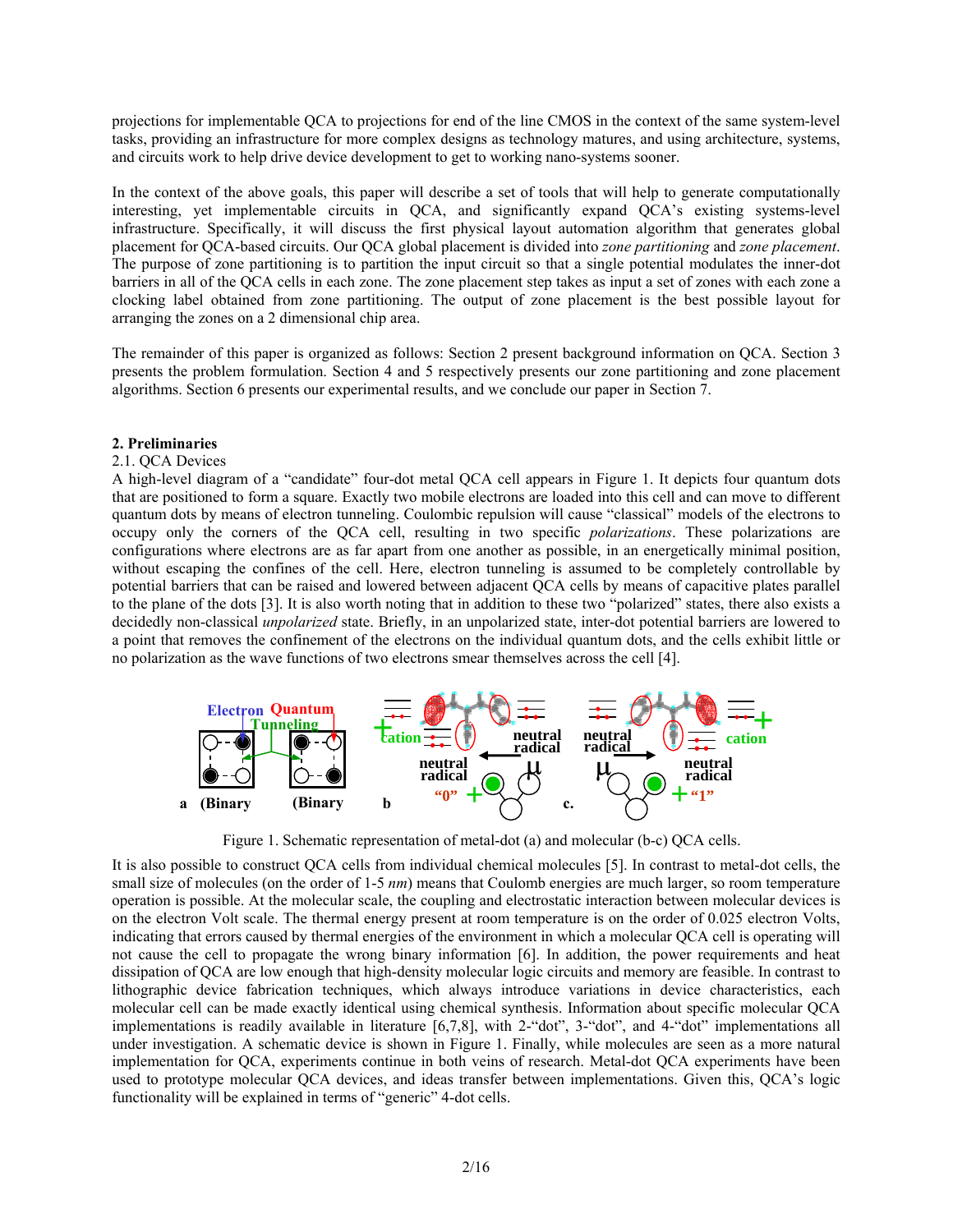#### 2.2. QCA Logical Elements

Majority gate: The fundamental QCA logical gate is the three-input majority gate. It consists of five cells and implements the logical equation *AB+BC+AC* as shown in Figure 2(a). Computation is performed by driving the device cell to its lowest energy state, which will occur when it assumes the polarization of the majority of the three input cells. Here, the electrostatic repulsion between the electrons in the three input cells, and the electrons in the device cell will be at a minimum.

Wires: One way of moving data from point *A* to point *B* in a QCA circuit is with a 90-degree wire. (The wire is called "90-degrees"as the cells from which it is made up are oriented at a right angle). The wire is a horizontal row of QCA cells and a binary signal propagates from left-to-right because of electrostatic interactions between adjacent cells. A QCA wire can also be comprised of cells rotated 45-degrees. Here, as a binary signal propagates down the length of the wire, it alternates between a binary 1 and a binary 0 polarization. By placing a 90-degree cell between and adjacent to two 45-degree cells, both the original signal value and its complement can be obtained (in the latter case without the use of an explicit inverter circuit). As the majority voting function can be reduced to an AND or OR function (by setting an input to a 0 or a 1), QCA's logic set is functionally complete. Finally, QCA wires possess the unique property that they are able to cross in the plane without the destruction of the value being transmitted on either wire as shown in Figure 2(d). This property holds only if the QCA wires are of different orientations (i.e. a 45-degree wire crossing a 90-degree wire). However, it is most important as at present, all layout is assumed to be two-dimensional.



Figure 2. A QCA majority gate (a), 90-degree wire (b), 45-degree wire and ripper (c), wire cross (d), and error relationships (e).

Error: QCA cells do not have to be perfectly aligned to transmit binary signals correctly. "Wires" have some tolerance for fabrication errors caused by misalignment, improper cell rotation, improper cell-spacings, etc. Although imperfect, a wire might still transmit a binary value successfully. External energy (defined as  $E_{kink}$ ) can cause a cell in a wire or a system to switch into a mistake state. More specifically, the kink energy is the amount of energy that will excite a cell into a mistake state (or create a "kink" in the wire). Referring to Figure 2(e), the kink energy for off-center cells is proportional to  $(1/r^5)cos(4\theta)$ . Thus, as the distance between cells increases, the kink energy will decrease indicating that a smaller amount of external energy could excite a cell into a mistake state which is undesirable. If the angle of off-centeredness between cells increases, E<sub>kink</sub> will also decrease. Disorder can also arise because of cells with improper rotation. In this situation, kink energy is proportional to  $(1/r^5)\cos(2(\theta_1+\theta_2))$ where  $\theta_1$  and  $\theta_2$  are the angles at which two cells are rotated (see Figure 2(e) for more detail).

#### 2.3. The QCA clock

When compared to CMOS, another striking difference in circuits and systems of QCA cells is the mechanism used to clock them. In standard CMOS, the clock is generally considered to be a signal that precisely controls the time at which data bits are transferred to or from memory elements. It typically has two phases: high and low. In QCA, the clock is not a separate wire or port that would be fed into a circuit like any other signal. Rather, it is typically viewed to be an electric field that controls barriers within a QCA cell, which in turn controls whether or not excess charge in a QCA cell can represent a binary 1 or 0.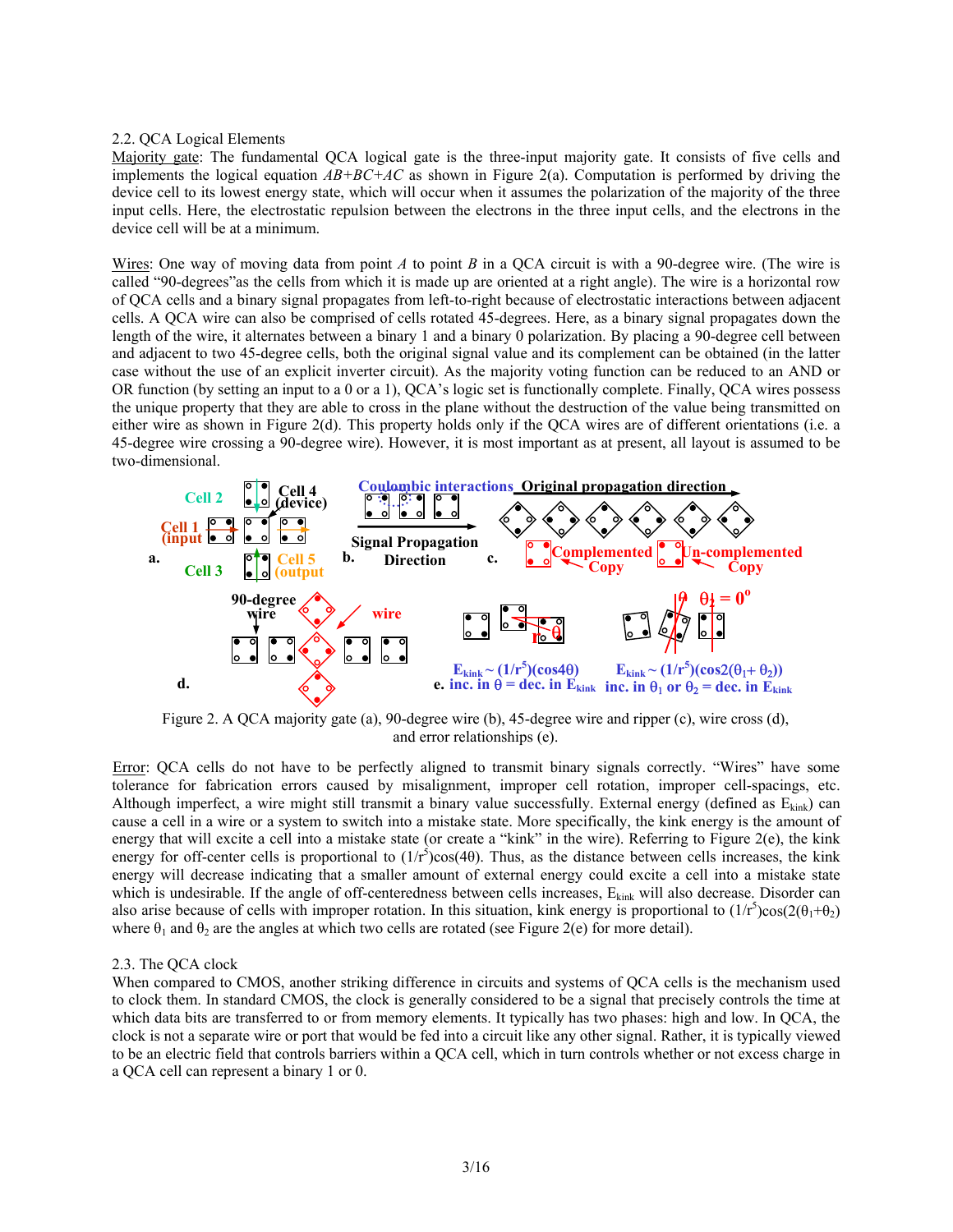QCA's clock was first characterized by Lent, et. al. as having 4 phases (see Figure 3). During the first clock phase (*switch*), QCA cells begin un-polarized with inter-dot potential barriers low. During this phase barriers are raised, and the QCA cells become polarized according to the state of their drivers (i.e. their input cells). It is in this clock phase, that actual switching (or computation) occurs. By the end of this clock phase, barriers are high enough to suppress any electron tunneling and cell states are fixed. During the second clock phase (*hold*), barriers are held high so the outputs of the subarray that has just switched can be used as inputs to the next stage. In the third clock phase, (*release*), barriers are lowered and cells are allowed to relax to an unpolarized state. Finally, during the fourth clock phase (*relax*), cell barriers remain lowered and cells remain in an unpolarized state [4].

Individual QCA cells need not be clocked or timed separately. However, a physical array of QCA cells can be divided into *zones* that offer the advantage of mutli-phase clocking and group pipelining. For each zone, a single potential would modulate the inter-dot barriers in all of the cells in a given zone. When a circuit is divided into different zones, each zone may be clocked differently from others. In particular, this difference is important when discussing neighboring, or physically adjacent zones. Such a clocking scheme allows one zone of QCA cells to perform a certain calculation, have its state frozen by the raising of inter-dot barriers, and then have the output of that zone act as the input to a successor zone. It is this mechanism that provides the inherent self-latching associated with OCA.



Figure 3: An example of a pipelined QCA wire. Each cell is clocked individually.

In a molecular implementation of QCA, the four phases of a clock signal would most likely take the form of timevarying but repetitious voltages applied to silicon wires embedded underneath some substrate to which QCA cells were attached. Every fourth wire would receive the same voltage at the same time [9]. Neighboring wires see delayed forms of the same signal. The charge and discharge of the embedded silicon wires will move the area of activity (i.e. computation or data movement) across the molecular layer of QCA cells with computation occurring at the "leading edge" of the applied electric field. Computation moves across the circuit in a continuous "wave" [7,9]. Still, it is important to stress that whether or not a four-phase model or a computational wave model of QCA's clock is used, the work presented here will be applicable to both. The end goal in either clocking model is to ensure that QCA data signals arrive at the proper place (i.e. a majority gate) at the proper time. Assuming a four-phase clock, this is accomplished by balancing clocking zones. Assuming a computational wave, we must balance silicon wires.

# **3. Problem Formulation**

Our QCA global placement is divided into *zone partitioning* and *zone placement*. The purpose of zone partitioning is to partition the input circuit so that a single potential modulates the inner-dot barriers in all of the QCA cells in each zone. Unless we group QCA cells into zones and provide zone-level clock signals, each individual QCA cells needs to be clocked. In addition, the latency of the pipe-lined QCA system will be unacceptable. Therefore, zone partitioning simplifies the clock signal distribution dramatically and improves the latency. However, since the delay of the biggest partition determines the overall clock period, the size of the partition needs to be determined carefully.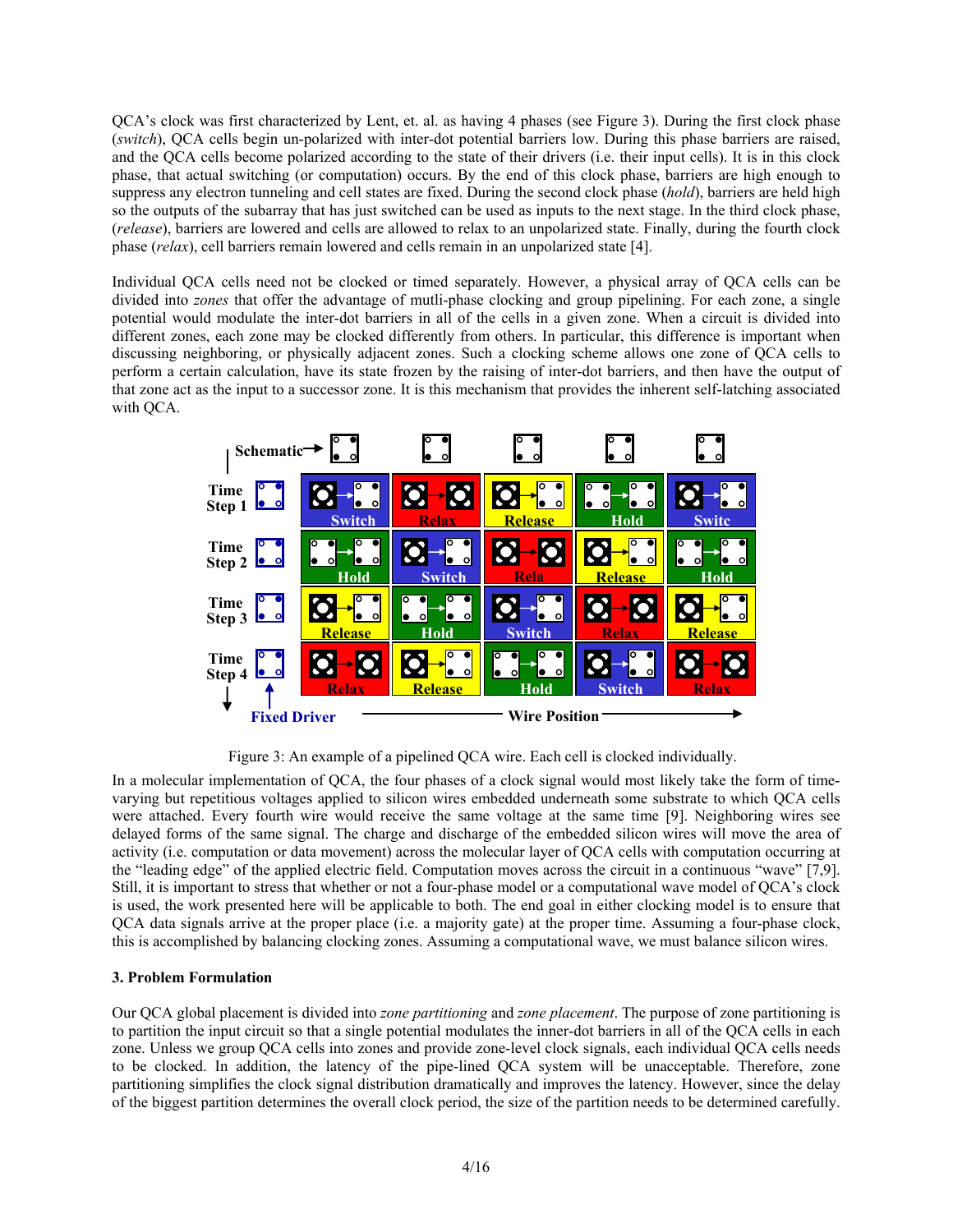In addition, the 4-phase clocking imposes a strict constraint on how to perform partitioning. When a clocking zone is in switch phase, all of its immediate predecessors need to be in hold phase while all of it immediate successors should be in relax phase. In other words, every directed path in the partitioned network should follow "switch-relaxrelease-hold" sequence. The zone placement step takes as input a set of zones with each zone a clocking label obtained from zone partitioning. The output of zone placement is the best possible layout for arranging the zones on a 2 dimensional chip area.

# 3.1. Zone Partitioning

The QCA-based circuit is represented with a directed acyclic graph (DAG) *G*(*V*,*E*). Let *P* denote the partitioning of *V* into *K* non-overlapping and non-empty blocks. Let  $G'(V', E')$  be a graph derived from *P*, where *V'* is a set of *logic blocks* and *E'* is a set of cut edges based on *P*. A directed edge  $e(x, y)$  is called *cut* if *x* and *y* belong to different blocks in *P*. Two paths *p* and *q* in *G'* are *reconvergent* if they diverge from and reconverge to the same blocks. Let  $l(p)$  denote the *length* of a reconvergent path *p* in *G'*. Then  $l(p)$  is defined to be the number of cut edges along *p*. The following set of constraints exists in QCA zone partitioning problem:

- 1. clocking constraint: all reconvergent paths starting at the same block should have the same length.
- 2. acyclicity constraint: there should be no directed cycle among the blocks in *G'.*
- 3. logic capacity constraint: the area of each logic block should be within the user specified range.
- 4. wire capacity constraint: the area of each wire block should be within the user specified range.

If *P* violates the clocking constraint, we correct this problem by inserting *wire blocks* to *G'*. Each wire block does not contain any logic QCA cells but wiring QCA cells only (Section 4.1 discusses in more detail how wire block corrects the clocking problem). The QCA Zone Partitioning Problem seeks a legal partitioning solution that minimizes the amount of inter-zone wires, wire blocks required, and latency. Latency is measured by the total number of inter-zone edges along the longest path in *G'*. Area capacity constraint requires that the number of QCA cells per clock zone should be kept under a threshold in order to make sure that cells reach the ground state instead of remaining at the excited state. Wire capacity constraint requires that the amount of wires included in each wire block should be kept minimal in order to increase the probability of successful QCA switching and minimize the clock period. Clocking and acyclicity constraints are related to implementing correctly 4-stage pipelined QCA circuits, where every directed path in the partitioned network follows the "switch-relax-release-hold" sequence.

# 3.2. Zone Placement

Assume all blocks in *P* have the same area. In such a case, the placement of *P* becomes a geometric embedding of *G*' onto  $m \times n$  grid, where each logic/wire block is assigned to a unique location in the grid. For a given edge  $e(B_1, B_2)$ in *E'*, *edge distance*  $d(e)$  denotes the Manhattan distance between  $B_1$  and  $B_2$ . The goal of QCA Zone Placement Problem is to minimize the total number of wire crossing, sum of all edge distances (= wirelength), and final placement area.

Even though theoretical physics tells us that QCA wires with different cell orientations can cross in the plane with no disruption on either value being transmitted on either wire, such a configuration is not seen as realizable in nearto-midterm QCA experiments. This problem will be explained in the context of molecular QCA cells that are viewed to be the most natural and promising QCA implementation mechanism. One process envisioned for creating systems of QCA cells is as follows: first, a molecular QCA cell would be engineered that will pack and assemble properly on a self-assembled monolayer (SAM) on top of a silicon surface. Second, I/0 structures would be constructed lithographically. Third, tracks would be etched into the self-assembled monolayer (SAM) on top of a silicon surface with EBL. Finally, the resulting "chip" would then be dipped into a bath of QCA cells for selfassembly with devices binding to the etched tracks. Currently, the simple tasks of making QCA cells attach to some substrate, in some deterministic pattern, with the same cell rotations is non-trivial. Allowing for selective rotation would only complicate this process even more. Consequently, systems with few (or no) wire crossings are viewed as ideal.

Considering wirelength in general, while it is to some extent a function of implementation technology, wire length is also largely a function of kink energy. As an example, consider a linear array of *N* cells that form a wire that we want to transmit a logical 1. The ground state for this configuration would be all of the cells switching to the same polarization as that of the driving cell—namely a line of cells in the logical '1' polarization. The first excited (mistake) state of this array will consist of the first *m* cells polarized in a representative binary 1 state and *N-m* cells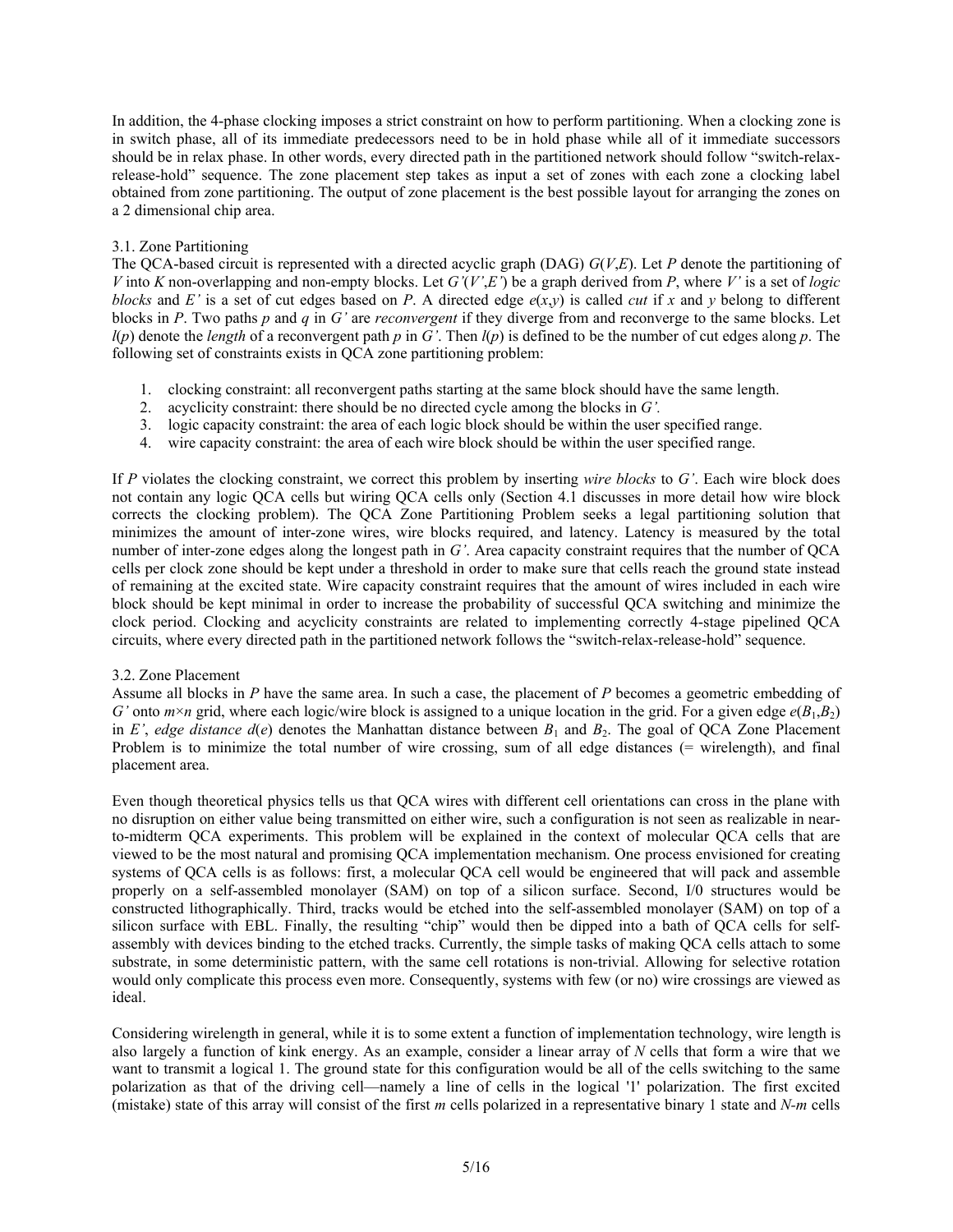in the binary 0 state. The excitation energy of this state  $E_k$  is the energy required to introduce a "kink" into the polarization of the wire. This energy is independent of where the kink occurs (i.e. the exact value of *m*). As the array *N* becomes larger, the kink energy  $E_k$  remains the same. However, the entropy of this excited state increases as there are more ways to make a "mistake" in a larger array. When the array size reaches a certain size, the free energy of the mistake state becomes lower than the free energy of the correct state meaning that a value will not propagate. A complete analysis reveals that the maximum number of cells in a single array is given by  $\exp(E_k/k_BT)$  [4]. Thus, given an E<sub>k</sub> of 300 meV (reasonable as will be seen the discussion of molecular experiments),  $k_b$  (1.38 x 10<sup>-23</sup> J/K), close to room temperature operation (300K), and that  $1 J = 1.6 \times 10^{-19}$  eV, arrays of cells on the order of  $10^5$  are not unreasonable.

# **4. Zone Partitioning**

#### 4.1. Overview of the Approach

A significant issue in QCA circuit is the proper synchronization of the asynchronous clocks applied to each partition to ensure proper signal propagation through the circuit. To guarantee this, the partition level network should be acyclic and all reconvergent paths should be of equal length. An example of a set of reconvergent paths is shown in Figure 4(a). In Figure 4(a), the paths *S-A-B-T*, *S-C-T* and *S-D-E-F-T* are three reconvergent paths with unbalanced lengths. This poses a bigger problem in QCA circuits since all the partitions are asynchronously clocked. Let us consider the path *S-A-B-T* at a time instant *t*. If partition *S* is in the *switch* phase of the clock cycle, *A* will be in the *relax* phase of the cycle, while *B* and *T* will be in the *release* and *hold* stages respectively. Now taking into consideration the path *S-C-T* at the same instant *t*, partitions *C* and *T* will have to be in the *relax* and *release* stages respectively. Similarly considering the *S-D-E-F-T* path, *T* will be in *switch* stage if partition *A* is in *switch* stage too. Hence it is impossible for all signals to properly propagate into *T* given this layout. In order to solve this problem, *wire blocks* are inserted in all paths shorter than the longest reconvergent path. Wire blocks are feedthrough partitions that posses their own clocking phase. Figure 4(b) shows the same circuit as in Figure 4(a) but with the wire blocks inserted to solve the clocking inconsistency problem in reconvergent paths.



Figure 4. Illustration of unbalanced reconvergent path problem and wire block insertion

In Figure 4(b), nodes  $W_1$ ,  $W_2$  and  $W_3$  are the wire blocks. Now if *S* is in *switch* stage, partitions  $A, W_2$  and *D* are in the *relax* stage, while nodes *W1*,*C* and *E* are in *release* stage and nodes *B*, *W*3 and *F* are in the *hold* stage. Hence, *T* can remain in the *switch stage* and now all signals from *A* are propagated into *T* correctly. Figure 4(c) shows the same reconvergent path problem solved with fewer wire blocks, where wiring blocks share the resources together.

The purpose of zone partitioning is to partition the input circuit so that a single potential modulates the inner-dot barriers in all of the QCA cells in each zone. The goal is to minimize the amount of inter-zone wires, wire blocks required, and latency while satisfying the clocking, acyclicity, and logic/wire capacity constraints as mentioned in Section 3.1. The two-way partitioning problem with cutsize minimization is NP-hard already, and adding the minimization of wire blocks required and latency under the clocking, acyclicity, and wire capacity constraints increases the complexity of the problem even higher. Thus, our iterative improvement based approach is to start from a legal solution that satisfies the acyclicity and logic capacity constraint and attempts to minimize the wire blocks required.

Let  $lev(p)$  denote the longest path length from the input partitions (= partitions with no incoming edges) to partition *p*, where the path length is the number of partitions along the path. Then *wire*(*e*) denotes the total number of wire blocks to be inserted on an inter-partition edge *e* to resolve the unbalanced reconvergent path problem (= clocking constraint of the QCA zone partitioning problem). Simply *wire*(*e*) = *lev*(*y*)−*lev*(*x*)−1 for *e*=(*x*,*y*), and the total number of wiring blocks required without resource sharing is ∑ *wire*(*e*). It is important to note that the direct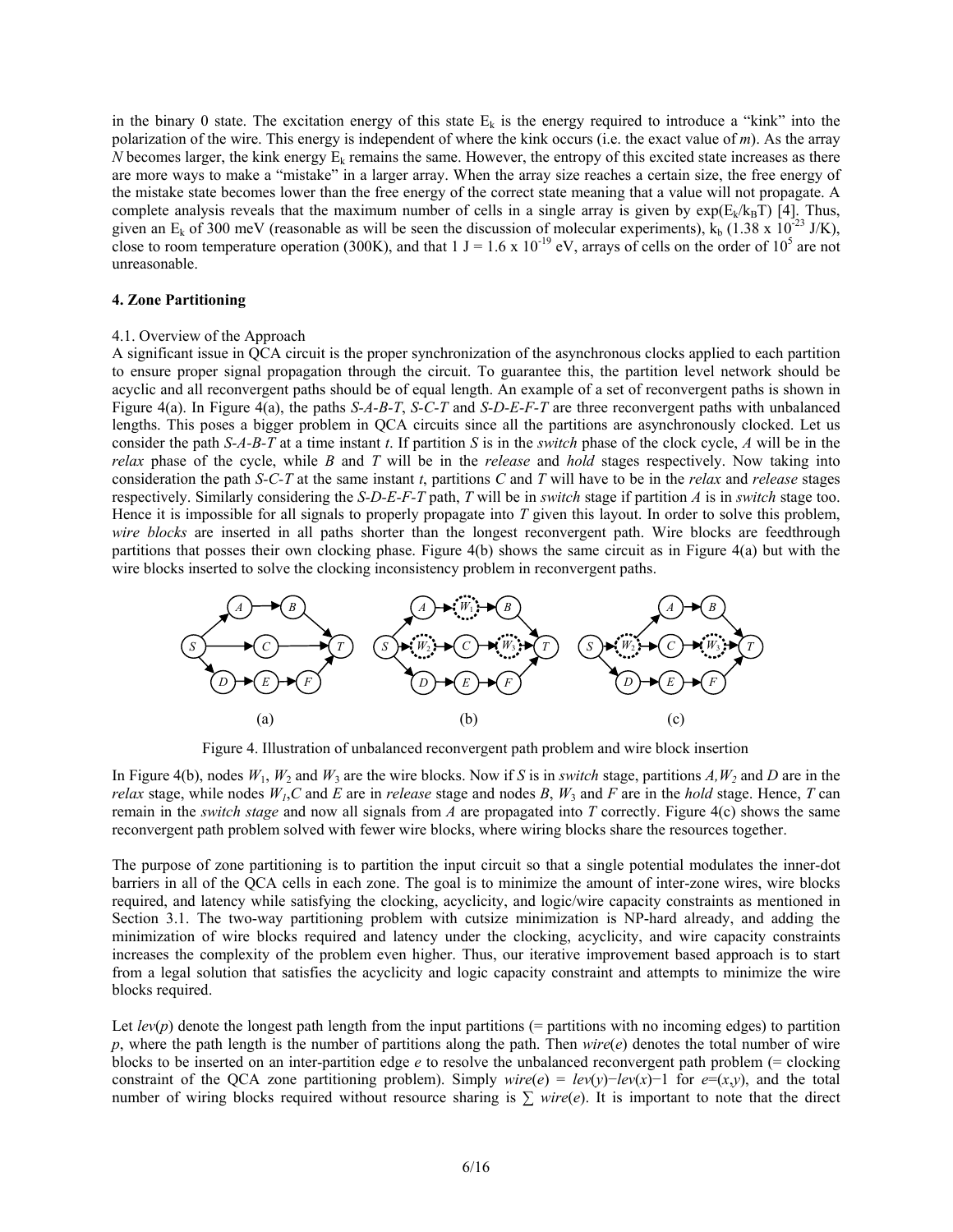minimization of  $\sum$  *wire*(*e*) is time-consuming since the computation and update of *lev*(*p*) requires *O*(*n*) path analysis (Section 4.3 discusses this analysis in more detail). In addition, it is also difficult to predict the number of wire blocks required when resource sharing is allowed. We note that balancing the reconvergent path lengths has positive impact on minimizing the number of wire blocks required to fix any clocking violation. Thus, our heuristic approach is to minimize the *variance* of *wire*(*e*) among all inter-zone edges so that the reconvergent path lengths are balanced. Then during our post-process, we fix any remaining clocking problem by inserting and sharing wire blocks while satisfying the wire capacity constraints.<sup>1</sup>

# 4.2. Cell Gain Computation

 $\overline{a}$ 

First, the cells are topologically sorted and evenly divided into a number of partitions  $(p_1, p_2, ..., p_k)$ . The partitions are then level numbered using a breadth-first search. Then the acyclic FM partitioning algorithm [12] is performed on adjacent partitions  $p_i$  and  $p_{i+1}$ . Following the acyclic FM algorithm, cells are sorted into bucket based on their gain. A maximum pointer *maxptr* is maintained for each bucket which points to the cell with the highest gain. One at a time, a cell from the bucket with the highest *maxptr* is removed from the bucket and moved to the other partition provided all constraints are met. Constraints that must be met include logic capacity and acyclicity. The logic capacity criterion is that each partition must have an area *A* such that  $(1-\varepsilon)r \leq A \leq (1+\varepsilon)r$ , where  $\varepsilon$  represent the area skew. The acyclicity criterion does not allow edges to be directed from partition  $p_{i+1}$  to  $p_i$ . To enforce this criterion, the type of move is first checked. If the cell is moving to a partition with a higher level number  $p_{i+1}$  and all of the cell's fanout is located in a partition  $p_r$ , where  $r > i+1$ , then the move is allowed. Also, if the cell is moving to a partition with lower level number  $p_{i-1}$  and all of the cell's fanin is located in  $p_r$  where  $r \leq i-1$ , then the move is allowed. If the cell is found to violate the acyclicity constraint, the cell remains in its original partition and a move is not allowed. After a cell has been moved or forced to remain in its original partition, the cell is locked and removed from the bucket. Moves are made until there remain more cells that are unlocked. After all moves have been made, the best partition from that pass is taken as the output of the pass. The best partition is the one who has the lowest cost  $\alpha \times \text{cutsize} + \beta \times \text{variance}$ . Multiple passes are performed on two partitions  $p_i$  and  $p_{i+1}$  until there is no more improvement on the cost. Then, this acyclic bipartitioning is performed on partitions  $p_{i+1}$  and  $p_{i+2}$ , then  $p_{i+2}$  and  $p_{i+3}$ , and so on.



Figure 5. Illustration of cutsize gain under terminal propagation.

Each cell gain is given by  $\alpha \times g_c + \beta \times g_v$ , where  $\alpha$  and  $\beta$  are user specified integers that will bias the different gains. For α>0 and *β*=0, zone partitioning algorithm is performing acyclic FM algorithm with moves based solely on reducing cutsize. A net is *cut* if it spans more than one partition, and *cutsize* counts the total number of cut nets. Cutsize gain  $g_c$  is the amount by which the cell changes the current cutsize if the cell were to be moved to the other partition. The  $O(n)$  algorithm for initializing and updating cutsize gain is followed from the acyclic FM algorithm. The zone partitioning algorithm begins with an initial partitioning solution of *k* partitions such that terminal propagation is considered. In case we partition  $p_i$  and  $p_{i+1}$ , a net is *external* if it contains cells that are not in  $p_i$  nor  $p_{i+1}$ . If we perform partitioning between *F* and *T* as in Figure 5, net *a-c* is external and *a-b* is not. To account for terminal propagation, only the initialization part of the cutsize gains from acyclic FM algorithm needs to be modified, and the updating of cutsize gains remains the same. Figure 5 shows an example where FM algorithm would compute the gain of cell *a* to be  $g_c = +1$ , but our initialization algorithm computes the cell gain to be  $g_c = +2$ . Figure 6 shows the pseudo-code for computing the initial cutsize gain under terminal propagation.

<sup>&</sup>lt;sup>1</sup> The latency minimization resembles the performance-driven partitioning problem where the delay along the longest path is minimized. In addition, cyclic dependency among QCA zones is hard to handle. Our ongoing works try to address these problems.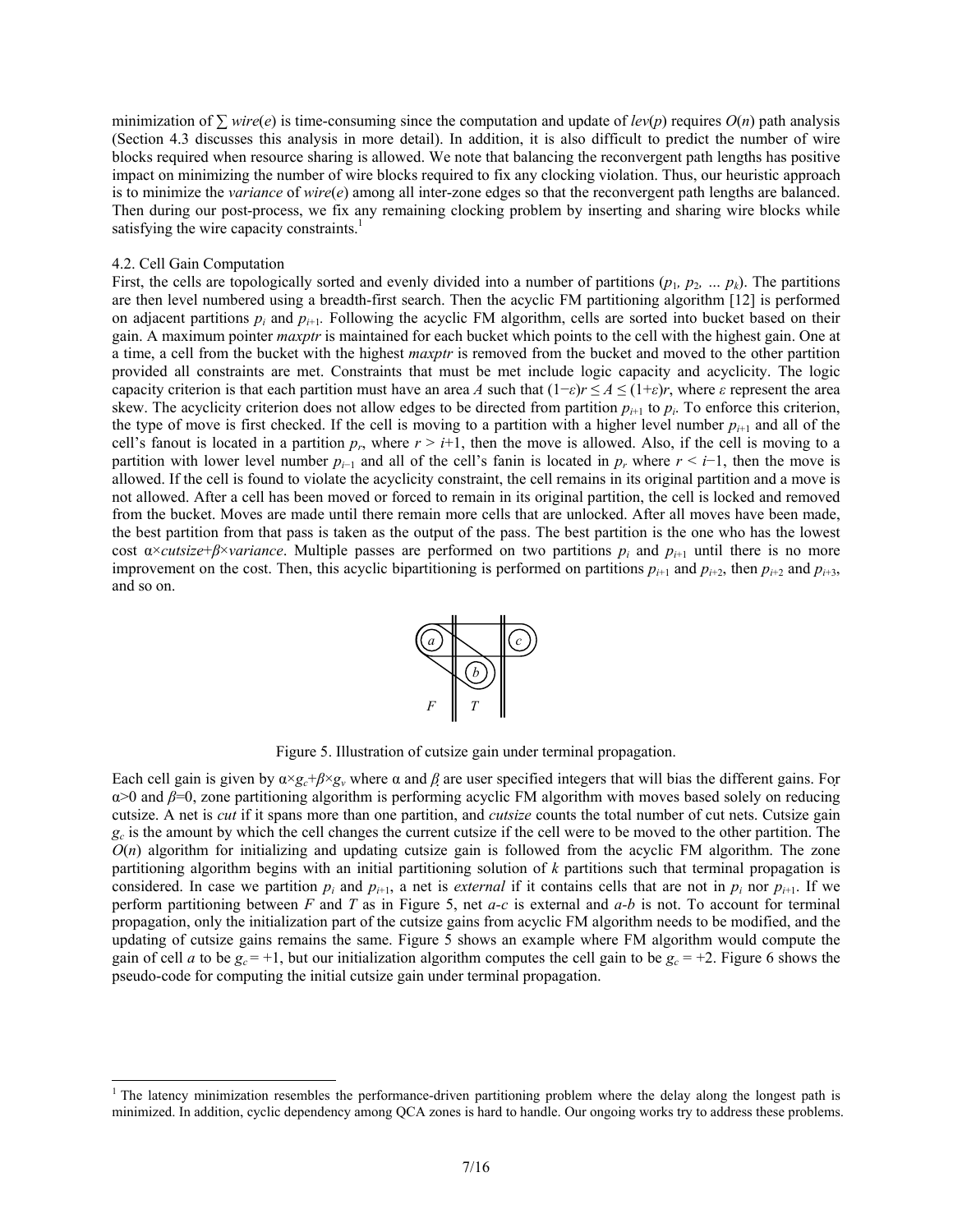```
------------------------------------------------------------------------ 
Algorithm INITIALIZE_Gc 
FOR each free cell i DO
      FOR each net n on cell i DO 
          IF F(n) = 1 AND T(n) = 0 IF (i is in lowest partition n spans & T<F) THEN gc(i)++ 
               IF (i is in lowest partition n spans & T>F) THEN gc(i) --
                IF (i is in highest partition n spans & T>F) THEN gc(i)-- 
               IF (i is in highest partition n spans & T<F) THEN gc(i) ++
            ELSE 
                 IF F(n) = 1 THEN gc(i) ++
                 IF T(n) = 0 THEN qc(i) --
Algorithm INITIALIZE_Gv 
FOR each free cell i DO 
      FOR each net n on cell i DO(i) 
          IF (i is a minimum anchor & T>F) THEN qv(i) ++
          IF (i is a minimum anchor & T<F) THEN qv(i) --
          IF (i is a maximum anchor & T>F) THEN qv(i) --
           IF (i is a maximum anchor & T<F) THEN gv(i)++ 
Algorithm UPDATE_Gv 
FOR each net n on the base cell which was an anchor point DO
      IF (base cell is a maximum anchor & F>T) 
          THEN gv(i) -- for the minimum anchor cell of net n
      IF (base cell is a minimum anchor & F>T) 
          THEN qv(i) -- for the maximum anchor cell of net n
     IF (base cell is minimum anchor \& the new external net length = 0)
           THEN gv(i)-- for maximum anchor cell of net n 
      IF (base cell is maximum anchor & the new external net length = 0) 
           THEN gv(i)-- for minimum anchor cell of net n 
------------------------------------------------------------------------
```
#### Figure 6. Zone partitioning algorithm.

Variance gain  $g_y$  is related to the amount by which the cell changes the variance among *wire*(*e*) for all inter-zone edges. As discussed earlier, *wire*(*e*) denotes the total number of wire blocks to be inserted on an inter-partition edge *e* to resolve the unbalanced reconvergent path problem. After the partitions are level-numbered, *anchor* cells for each net is identified. A cell is defined to be an anchoring cell if it is located in the partition with the smallest or largest level number for an external net and it is the only cell located in that partition. Only moves of anchoring cells will cause a change in the length of that external net. The change in variance depends on whether a cell move will be increase or decrease the length of the external net. For a cell move that will be increasing the length, change in variance is  $\Delta \sigma_i = -(2d \times ln + d^2)/j + (2d \times \sum ln + d^2)/j^2$ , where *d* represents the absolute value of the change in length and *j* accounts for the number of external nets in the circuit. For a cell move that will be decreasing the length, change in variance is  $\Delta \sigma_d = (2d \times ln - d^2)/j - (2d \times \sum ln - d^2)/j^2$ . Due to the use of buckets for cell gain, we represent the gain by the number of nets a cell acts as an anchoring point for. Cells that are not anchoring points for any nets have  $g_y = 0$ . Initialization algorithm for  $g_v$  is shown in Figure 6.

Figure 7 shows cell *c*, *b*, *e* to be anchoring cells, while cell *a* and *d* are not. Furthermore, when partitioning between partition  $p_1$  and partition  $p_2$ ,  $g_y(e) = +1$  and  $g_y(b) = +1$ . When partitioning between partition  $p_2$  and partition  $p_3$ ,  $g_y(b)$  $=-1$  and  $g_y(c) = +2$ . Similar to updating cutsize gain, the variance gain of only neighbor cells needs to be updated. The updating is done only when the moved cell was an anchor point and only to neighboring anchor cells connected by the net which this moved cell served as anchor point. For cell moves which were not anchoring points, the updating of anchor for nets may need to be performed. Furthermore, gain is updated if the base cell is an anchor and it makes a move which makes the length of the external net zero. The algorithm for updating  $g_{\nu}(i)$  is shown in Figure 6.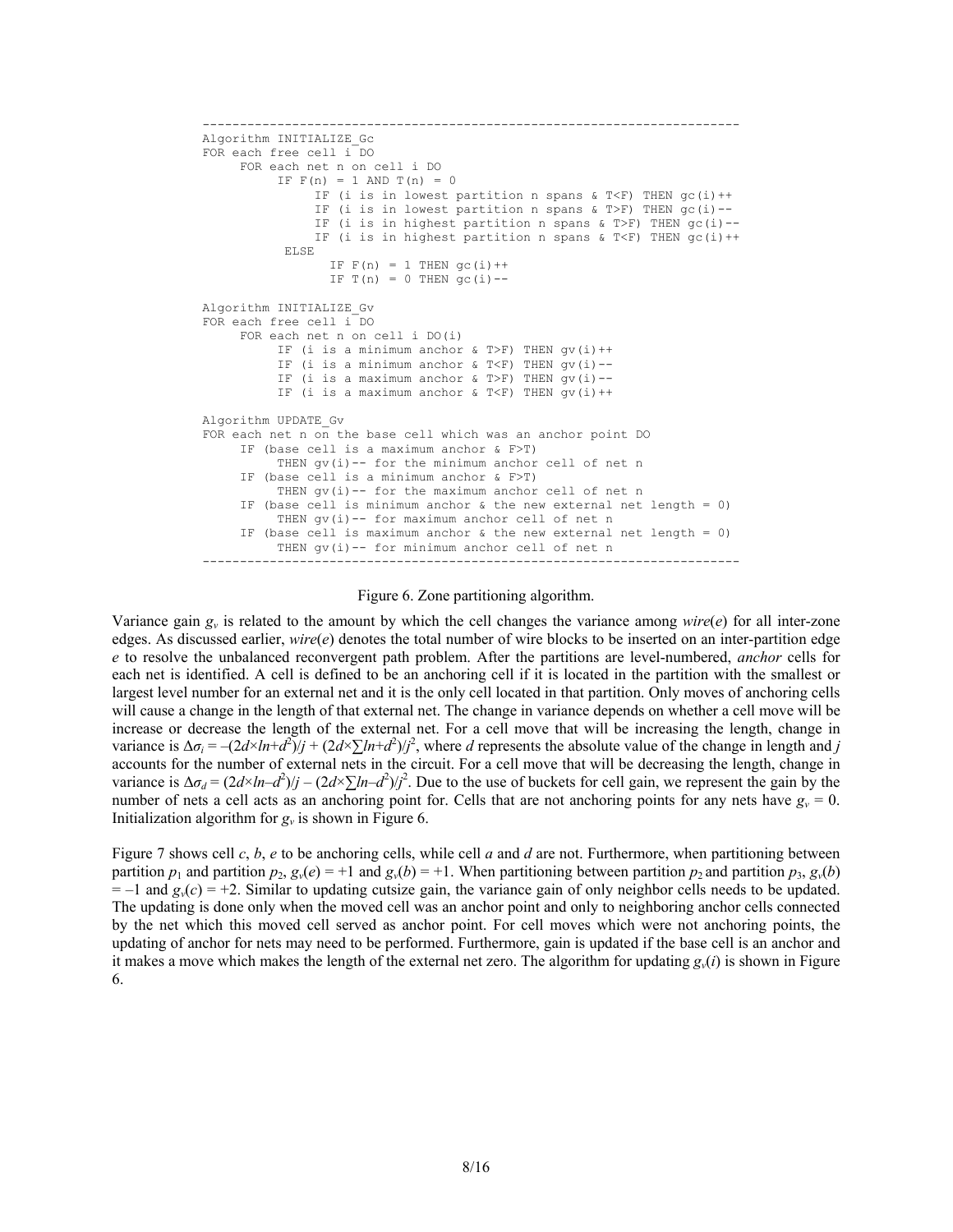

Figure 7. Illustration of anchor cells and variance gain computation

#### 4.3. Updating Level Numbers and Anchors

Movement of a single cell can possibly change *lev*(*p*), the level number of a partition *p*. Therefore every time a cell move is made, we check to see if this cell move affects the level number. There are two ways levels can change: an inter-zone edge is newly introduced or completely removed. In Figure 8(b), cell *a* in Figure 8(a) is moved from partition *A* to *B*, thereby creating a new inter-partition edge. This in turn changes the level of all downstream partitions. In Figure 8(c), cell *a* in Figure 8(a) is moved from partition *A* to *C*, thereby removing the inter-partition edge between *A* and *C*. This again changes the level of all downstream partitions. For updating the level, we maintain a *maxparent* for each *p* so that the level number of *p*'s parent is  $lev(p)-1$ .  $lev(F)$  is defined as the level number of the "from block" of a cell *c* and *lev*(*T*) is defined as the level number of the "to block" of *c*. In the first case where a new inter-partition edge is created,  $lev(T)$  is updated if  $lev(F) \geq lev(T)$  after the cell move. In this case, the new *lev*(*T*)=*lev*(*F*)+1. Then, we recursively update the *maxparent* and levels of all downstream partitions. The *maxparent* for partition *C* was changed from *A* to *B* in Figure 8(b), and *lev*(*C*) now becomes  $lev(B)+1 = 2$ . This in turn requires the level number of all downstream nodes to change. In the second case where an existing interpartition edge is removed, the *maxparent* again needs to be update. The *maxparent* for partition *C* was changed from *A* to none in Figure 8(c), and *lev*(*C*) now becomes *lev*(*C*)=0.



Figure 8. Illustration of partition level update.

In addition to a cell move affecting the level number, the cell move can also affect the anchor for the net(s) to which it is attached. With a move for an anchoring cell for net *n*, if the cell moves to a partition whose neighboring cell from net *n* is located in, then the anchoring cell no longer becomes an anchor for that corresponding net. If a nonanchoring cell *a* moves to a partition with level number greater than or less than the level number of the anchoring cell  $b$ , then  $a$  becomes the new anchor and  $b$  is no longer the anchor. If  $a$  moves to a partition with level number equal to *b*, then neither *a* nor *b* acts as an anchor for *n*.

#### 4.4. Wire Block Insertion

Our zone partitioning heuristic minimizes the *variance* of *wire*(*e*) among all inter-zone edges so that the reconvergent path lengths are balanced. Then during our post-process, we fix any remaining clocking problem by inserting and sharing wire blocks while satisfying the wire capacity constraints. The pseudo-code of the algorithm is shown in Figure 9.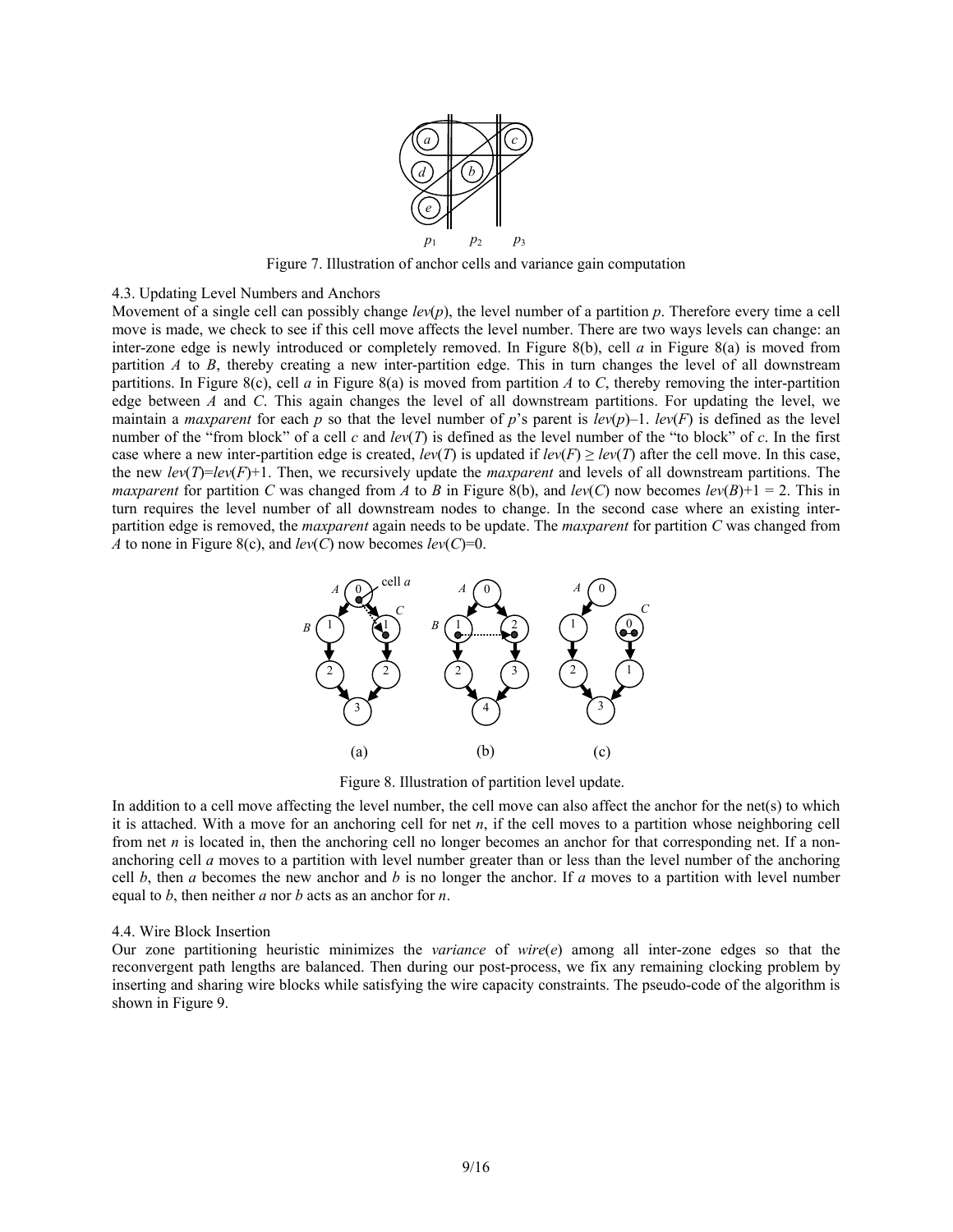```
 --------------------------------- 
 Algorithm CLOCK-PARTITIONS(G,V,E) 
CLOCK(SUPERNODE) = -1 Q.ENQUE(SUPERNODE) 
 BFS-MARK(G,SUPERNODE) 
RIN = POPIILATER-RTN(G, E) Algorithm BFS-MARK(G,Q) 
N = Q.DEQUE() S = Set of fanout neighbors of N 
 While (S not empty) 
     A = S.POP() If (LAST-PARENT(A) == N) 
          CLOCK(A) = CLOCK(N)+1O. ENOUE (A) BFS-MARK(G,Q) 
 Algorithm POPULATE-BIN(G,E) 
 While (E not empty) 
     N = E.pop() S = CLOCK(N.SRCNODE) 
      T = CLOCK(N.SNKNODE) 
     While (S + 1 < T)S = S + 1BIN[S] = {BIN[S], E} Return BIN 
 ----------------------------------
```
Figure 9. Pseudo-code for wire block insertion.

The input to this algorithm is the set of partitions and inter-partition edges. First, a super-source node is inserted in the graph whose fan-out neighbors are the original sources in the graph. This is done to ensure that all sources are in the same clocking zone. Then the single–source longest path is computed for the graph with the super-source node as the source, and every partition is assigned a clocking level based on its position in the longest path from the source. For a graph with *E* inter-partition edges, this algorithm runs in exactly *E* iterations. In the next stage of the algorithm, any edge connecting partitions separated by more than one clock phase is marked and the edge is added to an array of bins at every index where a clocking level is missing in the edge. For instance, if an edge is found between two partitions say *A* and *B*, where *A* having clocking level 3 and *B* with clocking level 7, the edge {*A,B*} is added to bin numbers 4,5 and 6. The pseudocode of this phase is given in algorithm POPULATE-BIN. This is done so that wire block at same clocking levels can be merged to give a solution similar to the solution in Figure 4(c).

Next, the number of wire block in each bin is calculated based on a predetermined capacity for the wire blocks. This capacity is calculated based on the width of each cell in the grid. Then the inter-partition edges are distributed amongst the wire block filling one wire block to full capacity before filling the next. Though, it might seem that a better solution would be to evenly distribute the edges to all the wire blocks in the current level (to minimize power), this is not so. This is because the wire blocks with the most number of feedthroughs are placed closer to the logical blocks in the next stage. This minimizes wirelength, and hence the number of wire crossings. It could also potentially reduce the critical delay in the circuit. A pictorial representation of the clocking and layout of the circuit is given in Figure 10. All blocks, wire and logical, at the same height are in a single clocking zone.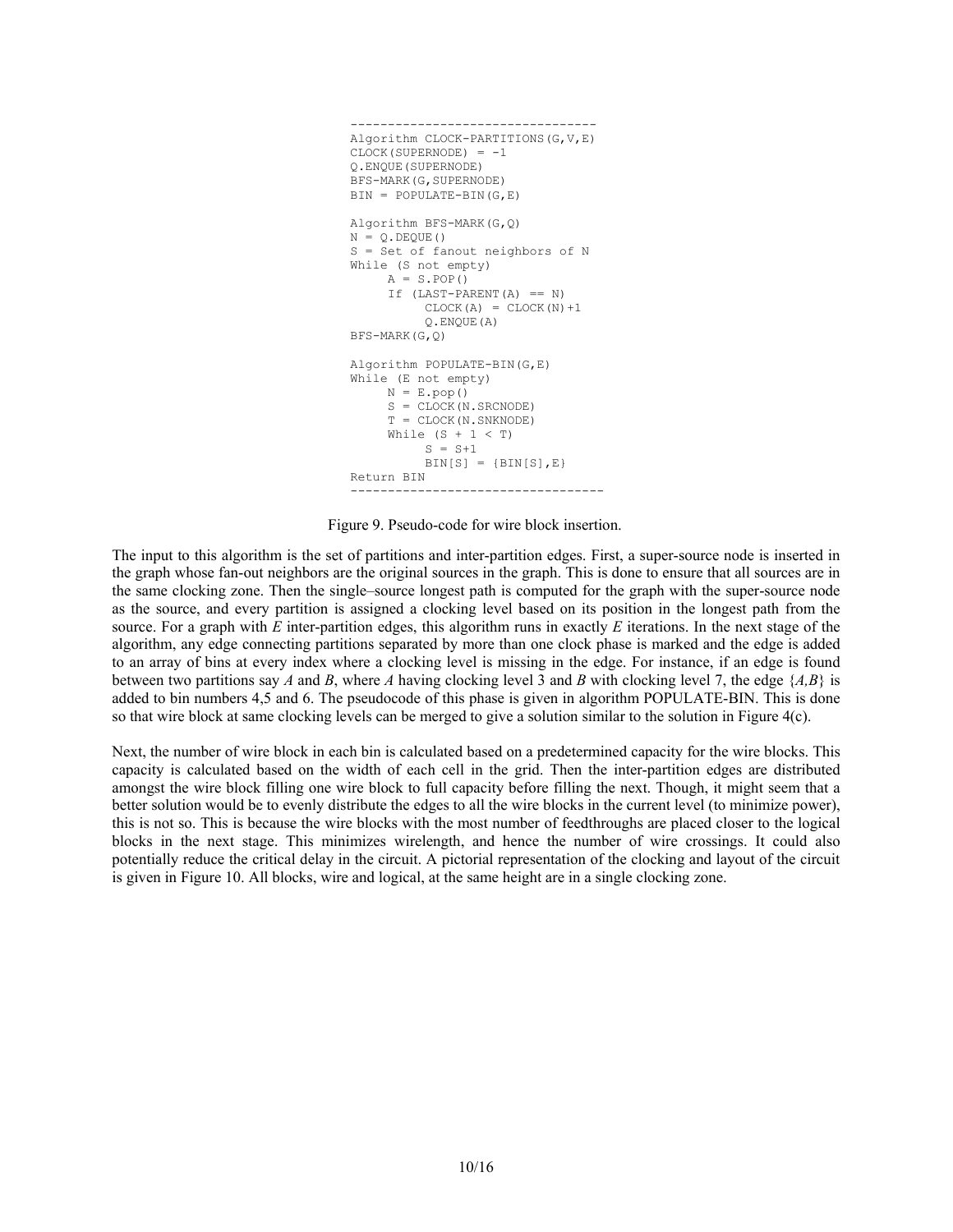

Figure 10. Pictorial overview of the first two stages. The square blocks denote logical partitions, and the circles are wire blocks. All blocks, wire and logical, at the same height are in a single clocking zone.

#### **5. Zone Placement**

Similar to CMOS circuits, a good placement is a key step in solving the automated layout problem in QCA circuits. In this phase, the zone partitioning result obtained from the previous stage is placed in a grid based layout, each grid cell occupied by either a logic or wire block. The global placement phase has to minimize wire length and wire crossing under clocking constraints. First, we assign blocks in the partitioned network onto grid cells while considering the given aspect ratio constraint. Then the partitions are rearranged within their clocking zones to optimize on the various objectives listed above. An analytical solution and a simulated annealing based solution for this stage are implemented and compared.

#### 5.1. Grid Placement

As evident from Figure 10(d), the resulting partitioned network after the wire block insertion satisfies  $lev(x)=lev(y)+1$  for each inter-partition edge  $e=(x,y)$ . In this case, a bipartite graph exists for every pair of neighboring clocking levels. Therefore, our grid placement problem is to embed this graph onto an *m*×*n* grid with a given aspect ratio. The logical blocks (obtained from the partitioning stage) and the wire blocks (obtained from our post-process) are placed on an *m*×*n* grid with a given aspect ratio α and skew δ. The individual cell dimensions and the column widths are kept constant to ensure scalability and manufacturability of this design since clocking lines have to be laid beneath the QCA circuit with great precision and proper timing. The partitions are laid out on the grid, with the cells belonging to the first clocking zone occupying the leftmost cells of the first row of the grid, and the next level occupying the leftmost cell of the next row and so on till the  $m<sup>th</sup>$  row. The next level of cells is placed again on the  $m<sup>th</sup>$  row just right to the rightmost cell amongst the  $m$  placed rows. The next level of cells are placed in the *m*−1<sup>th</sup> row and rest of the cells are placed in a similar fashion till the first row. This process is repeated until all the cells are placed. Figure 11 demonstrates an example. The *dummy nodes* are white space that is introduced because of variations in the number of wire and logic blocks among the various clocking levels.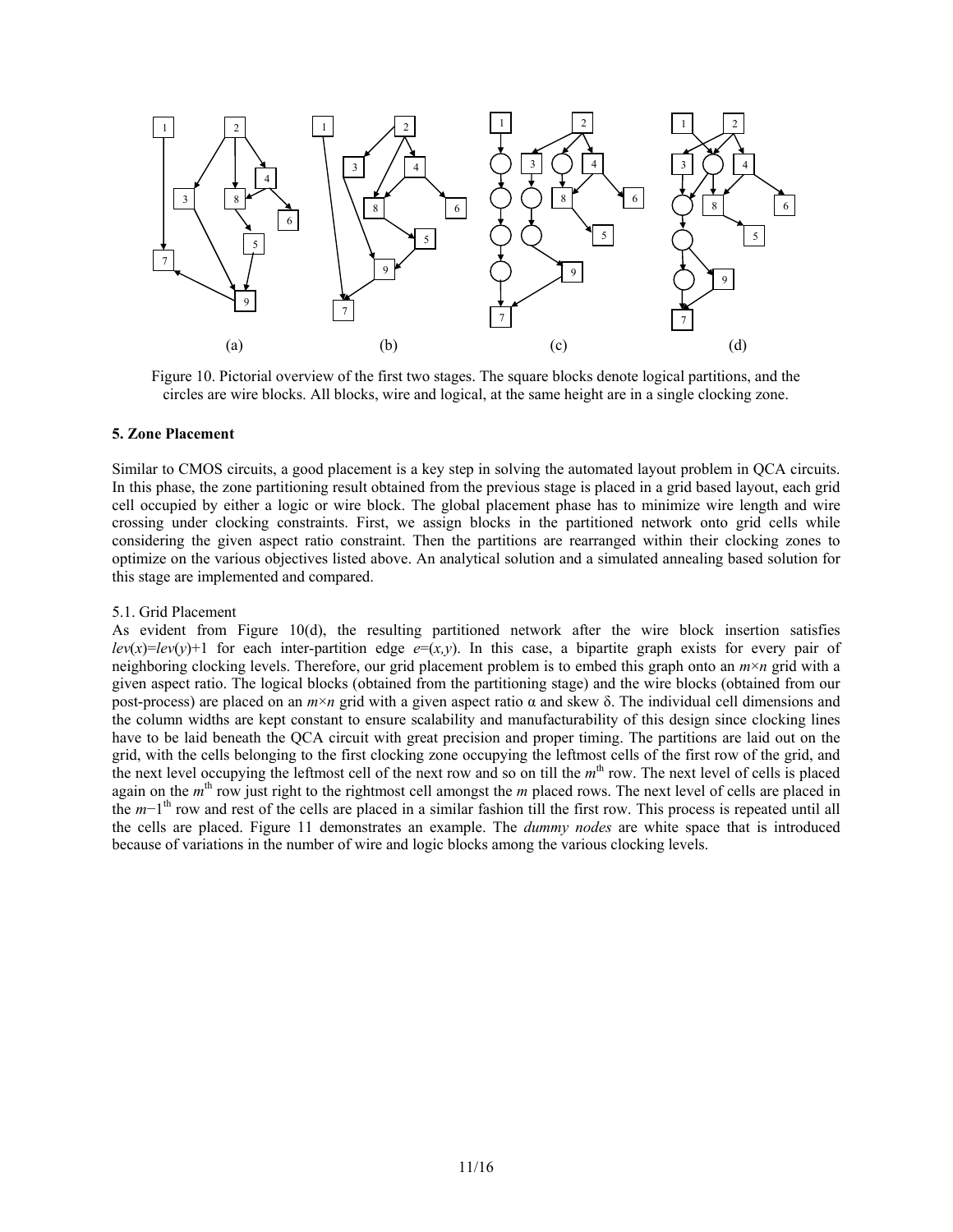

Figure 11. Grid layout of the zone partitions. Light gray, dark gray, and white grid cell respectively denotes the logic, wire, and dummy blocks. Numbers in the cells denote the clocking level the cell belongs to.

# 5.2. Wire Crossing and Length Minimization

At the end of grid placement, we have a 2D array of cells arranged by clocking level. During our next phase, the blocks are reordered within each clocking level to minimize the inter-partition wire lengths and wire crossings. Two classes of solutions were applied to minimize the above objectives, (i) an analytical solution that uses a *weighted barycenter method,* and (ii) *Simulated Annealing*. Additionally, simulated annealing was applied with the analytical solution as the initial solution.

The maximum wire length between any two partitions in the grid determines the clock frequency for the entire grid since all partitions are clocked separately. For example, if the wire length between all nodes has a maximum of 30 nm, but for one particular inter-partition edge where the wire length is 60 nm, that could reduce the clock speed for the entire circuit by a factor of 2, since the clock period must be doubled so that this 60 nm wire can be clocked properly. For the first and last rows (where the inter-partition edges are between partitions in two different columns), maximum wirelength was given more priority since maximum wirelength at these end zones can be twice as bad as the maximum wirelength between partitions on the same column. This is illustrated in Figure 12. The edge {*A*,4} in Figure 12 (a) has a Manhattan distance of 4 while the same edge in Figure 12 (b) has a Manhattan distance of 8.



Figure 12. Illustration of the end zone effects of placing two clocking zones on the same row but subsequent columns

#### 5.2.1. Analytical Solution

A widely used method for minimizing wire crossing (introduced by Sugiyama et al. [12] and Carpano [13]) is to break the graph into *k* layers and then the vertices within a layer are permuted to minimize wire crossings. This method perfectly renders itself in this problem since we need to only consider the latter part of the problem (since the clocking constraint yields us the *k* layers). But, even in a 2-layer graph, minimizing wire-crossings is NP-hard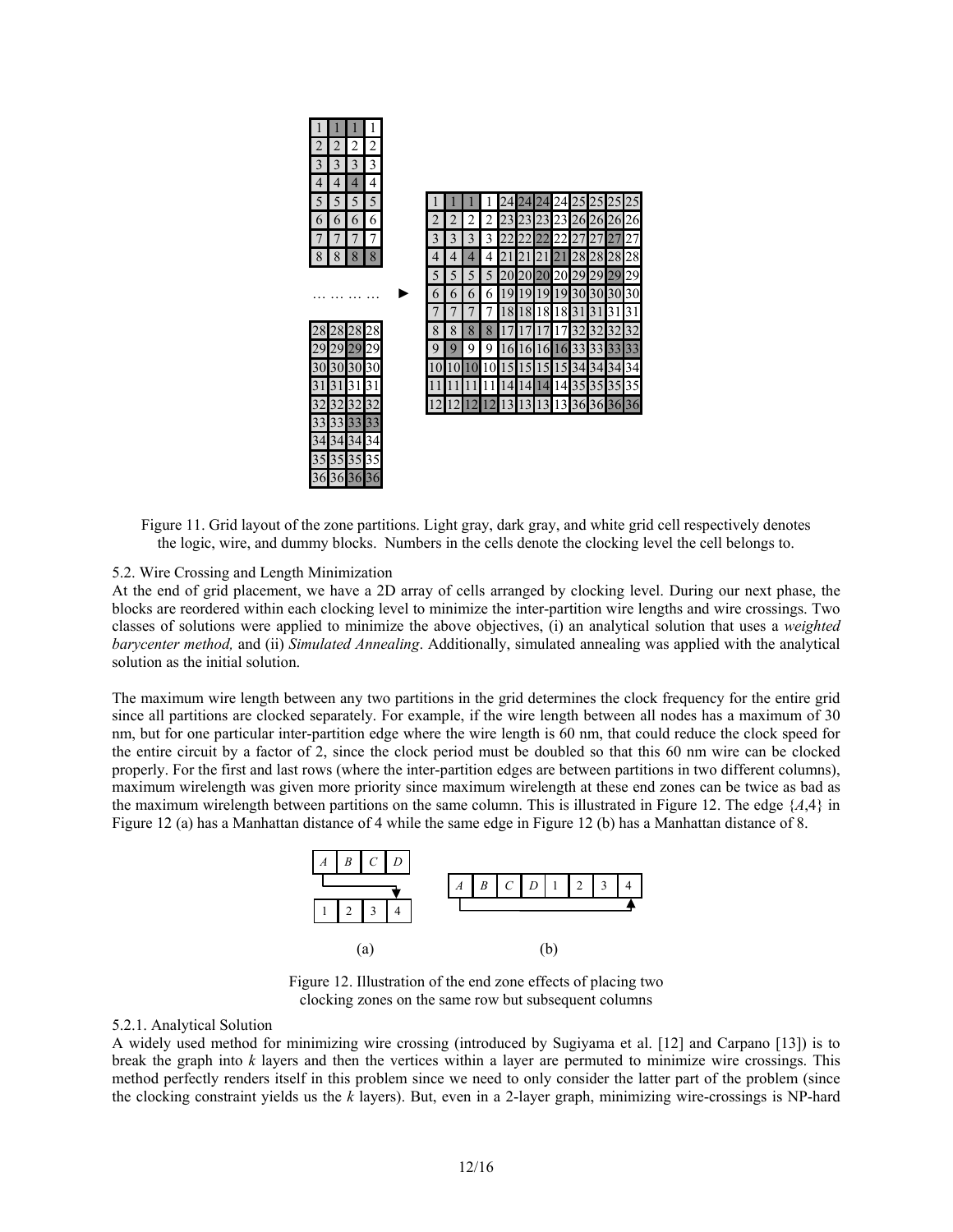[14]. Some of the common heuristics used to solve the one-sided crossing minimization are the barycenter heuristic [12], the split heuristic [15], the greedy-switch heuristic [17], median heuristic [16], stochastic heuristic [17], and the assign heuristic [18]. Amongst these heuristics, the barycenter heuristic has been found to be the best heuristic in the general case for this class of problems [19].

The *barycenter method* proposed by Sugiyama et al. [12] involves sorting the nodes in each level of a bipartite graph based on a number called the *barycenter* which is a measure of where the connections to the next level of the graph are most concentrated. Every node in the variable layer gets a relative position based on its barycenter number. The modified version of the heuristic was used to accommodate for *edge weights*. The edge weights represent the number of multiple inter-partition edges connecting the same pair of partitions. The heuristic can be summarized as below.

$$
barycenter(v) = \frac{\sum_{n \in N} edgeweight(n) * position(n)}{\sum_{n \in N} edgeweight(n)}
$$

where *v* is the vertex in the variable layer, *n* is the neighbor in the fixed layer, *N* is the set of all neighbors in the fixed layer.

## 5.2.2. Simulated Annealing

Simulated Annealing is a generalization of a Monte Carlo method which was originally introduced by Metropolis et al. [20]. This concept is based on the way metals when melted and slowly cooled, recrystalize to reach a lowest energy state. Applying Simulated Annealing to solve combinatorial problems was introduced by Kirkpatrick et al. [21]. Simulated annealing has been used earlier in solving automated placement for CMOS circuits [23,14,15,16]. A *move* or *perturbation* in our algorithm is constituted by randomly choosing a level in the graph, and then swapping two randomly chosen partitions in that level in order to minimize the total wirelength and wire crossing. If the new cost function is better than the old, then the move is conditionally accepted. However, if the new move is worse, then the solution is accepted with a probability based on the Boltzmann distribution [22]. Updating the wirelength and wire crossing takes  $O(n)$  if not done carefully. IN our approach, we initially compute the wirelength and wire crossing and incrementally update these values after each move so that the update can be done in  $O(1)$  time. This speedup allows us to explore more number of candidate solutions and obtain better quality solutions.

The initial temperature was set so that half of the *moves* were accepted. This was done by making 1000 random swaps in the initial solution, and storing the change  $(\Delta_i)$  in the *cost function* in every successive swap. The swaps that lead to a positive change in the *cost function* were averaged ( $\delta$ ) and the initial temperature,  $T_i$  was set according to the following equations:  $C = \gamma \times \text{tot}$  crossing +  $\delta \times \text{tot}$  wirelength,  $\Delta_i = C_i - C_{i-1}$ , where  $\gamma \& \delta$  are empirically chosen parameters such that the magnitude of tot crossing is similar to that of tot wirelength. Then,  $\varepsilon = (\sum \Delta_i)/N$ , and  $T_i = \varepsilon / \ln(2)$ . At every temperature, a fixed number of moves was performed and the temperature was reduced by a factor  $r=0.87$ . This number was empirically chosen as well. The final temperature was set to  $T_i \times r^{200}$ .

# **6. Experimental Results**

Our algorithms are implemented in C++/STL, compiled with gcc v2.96 with –O3, and run on Pentium III 746 MHz machine. The benchmark set consists of seven circuits from ISCAS89 [28] and five circuits from ITC99 [27] suites. Our goal is to use perform global placement for these circuits based on QCA structure. The statistical information of benchmark circuits is shown in Table 1. We provide the number of gates, PIs, POs, FFs, nets, and partitions for each circuit. The number of partitions is determined in such a way that each partition contains  $100±10$  cells (=logic capacity). Wire blocks are allowed to contain 200 incoming inter-zone connection (= wire capacity).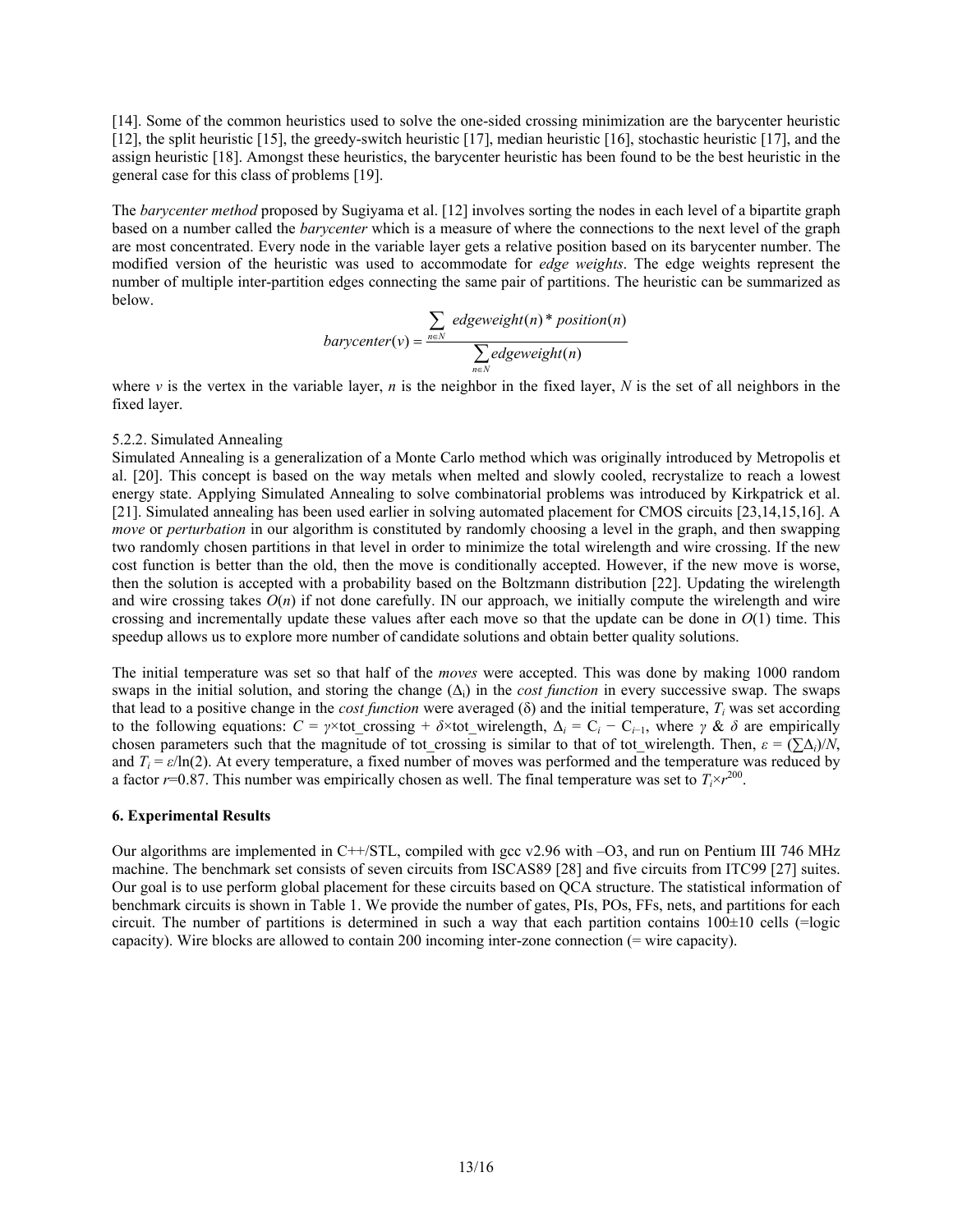| Name       | #<br>Gates | #<br>ΡI | #<br>P0 | $_{\rm \#}$<br>FF | #<br>Nets | #<br>Part |
|------------|------------|---------|---------|-------------------|-----------|-----------|
| b14<br>opt | 5401       | 32      | 299     | 245               | 5678      | 59        |
| b15<br>opt | 7092       | 37      | 519     | 449               | 7577      | 80        |
| b17<br>opt | 22854      | 37      | 1511    | 1414              | 24305     | 258       |
| b20<br>opt | 11979      | 32      | 512     | 490               | 12501     | 130       |
| b21<br>opt | 12156      | 32      | 512     | 490               | 12678     | 131       |
| b22<br>opt | 17351      | 32      | 725     | 703               | 18086     | 188       |
| s13207     | 8027       | 31      | 790     | 669               | 8727      | 95        |
| s15850     | 9786       | 14      | 684     | 597               | 10397     | 110       |
| s35932     | 16353      | 35      | 2048    | 1728              | 18116     | 201       |
| s38417     | 22397      | 28      | 1742    | 1636              | 24061     | 258       |
| S38584     | 19407      | 12      | 1730    | 1452              | 20871     | 226       |
| S5378      | 2828       | 36      | 2.12    | 163               | 3026      | 32        |
| S9234      | 5597       | 36      | 250     | 211               | 5844      | 60        |

Table 1. Benchmark circuit characteristics.

# 6.1. Zone Partitioning Results

Table 2 shows our zone partitioning results, where we report the cutsize, variance, number of dummy nodes, and wire blocks for each circuit. We compare the result of acyclic FM and QCA zone partitioning. QCA partitioning differs in acyclic FM partitioning in that cell moves are based on variance gains (α=0 and *β*=1), whereas acyclic FM partitioning makes cell moves based solely on cutsize gains (α=1 and *β*=0). With QCA zone partitioning algorithm, there is a 20% improvement in cutsize at the cost of 6% increase in runtime. We compared our cutsize results to state-of-the-art CMOS VLSI multiway partitioning algorithm [12] and verified that our results are comparable. Furthermore, a slight but consistent improvement in variance translates to again slight but consistent improvement in number of dummy nodes wire blocks. Our main objective in minimizing the variance was to reduce the number of wiring nodes. But, we observe that there is no guarantee that reduction in variance will always decrease the number of wire blocks as evident from s5378 result.

Our goal during zone partitioning was to balance the reconvergent path lengths through variance minimization among *wire*(*e*) so that the number of wire blocks required to fix any clocking violation is minimized. As discussed earlier in Section 4.3, however, direct minimization of wire blocks is time-consuming since the computation and update of partitioning level requires  $O(n)$  path analysis upon each move. During our post-process (= wire block insertion), we fix any remaining reconvergent path problem by inserting and sharing wire blocks while satisfying the wire capacity constraints. Again, it is hard to predict and optimize the number of wire blocks added during this step.

The number of dummy nodes—the white spaces resulting from grid placement—can be reduced by taking into account the balance between the number of blocks per clock level during partitioning. Similar to the minimization of the number of wire blocks, the balance can be improved by performing a post processing phase, where cell moves are made from a block in a congested clock level to its neighboring block in a less congested clock level. Furthermore, the balance can also be improved by creating more partitions in a congested but narrow clock level.

# 6.2. Zone Placement Results

Table 3 shows our zone placement results, where we report the placement area, wirelength, and wire crossing for each circuit. We compare the analytical solution to simulated annealing with random start and analytical start. Looking at total wirelength, we see a slight decrease in simulated annealing with analytical start as compared to the analytical solution by itself, and an 87 % decrease in simulated annealing with random start as compared to the analytical solution. Considering the total number of wire crossings, we see a slight increase in simulated annealing with analytical start as compared to the analytical solution by itself, and slight increase in simulated annealing with random start as compared to the analytical solution. We observe a positive correlation between total wire length and number of inter partition wire crossings. Also, simulated annealing with an analytical start does not seem to be able to jump out of the neighborhood whose valley is given by the analytical solution.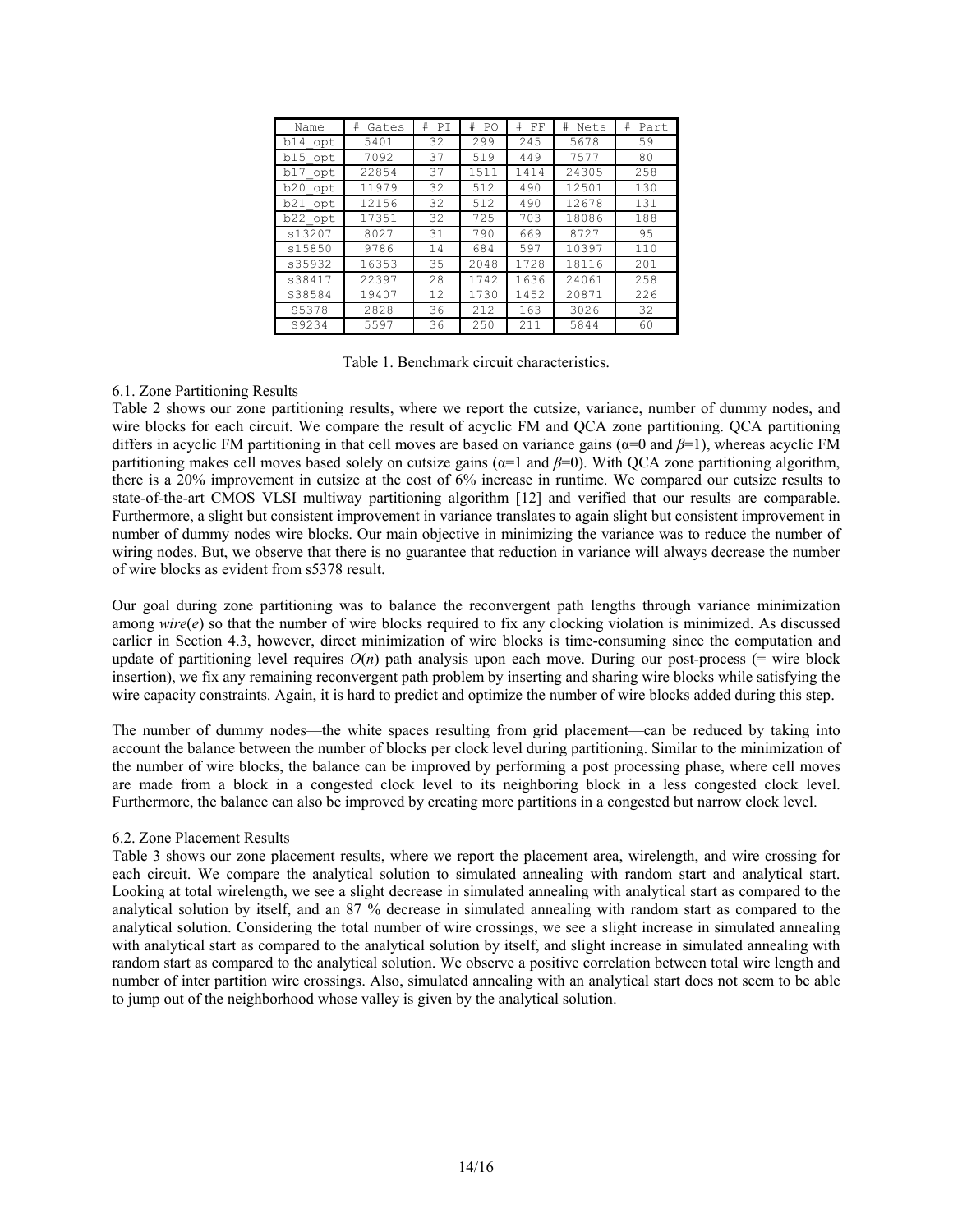|            | Acyclic FM Partitioning |      |                |                | OCA Zone Partitioning |      |                |                |
|------------|-------------------------|------|----------------|----------------|-----------------------|------|----------------|----------------|
| Circuits   | Cut                     | Var  | Dummy<br>nodes | Wire<br>blocks | Cut                   | Var  | Dummy<br>nodes | Wire<br>blocks |
| b14<br>opt | 2948                    | 177  | 151            | 138            | 2566                  | 175  | 168            | 127            |
| b15<br>opt | 4839                    | 462  | 220            | 260            | 4119                  | 468  | 144            | 256            |
| b17<br>opt | 16092                   | 2603 | 1565           | 1789           | 13869                 | 2669 | 1616           | 1710           |
| b20<br>opt | 6590                    | 796  | 641            | 519            | 6033                  | 819  | 642            | 518            |
| b21 opt    | 6672                    | 877  | 599            | 560            | 6141                  | 869  | 622            | 557            |
| b22 opt    | 9473                    | 1952 | 1146           | 1097           | 8518                  | 1949 | 1158           | 1098           |
| s13207     | 2708                    | 445  | 143            | 138            | 1541                  | 442  | 144            | 137            |
| s15850     | 3023                    | 523  | 257            | 183            | 2029                  | 522  | 254            | 181            |
| S35932     | 7371                    | 1919 | 875            | 1014           | 5361                  | 1734 | 734            | 1035           |
| S38417     | 9375                    | 3275 | 757            | 784            | 5868                  | 3285 | 775            | 773            |
| S38584     | 9940                    | 4109 | 1319           | 1155           | 7139                  | 3881 | 1307           | 1095           |
| s5378      | 1206                    | 55   | 34             | 30             | 866                   | 52   | 34             | 30             |
| s9234      | 1903                    | 165  | 99             | 81             | 1419                  | 154  | 104            | 76             |
| Ave        | 6318                    | 1335 | 600            | 596            | 5036                  | 1309 | 592            | 584            |
| Ratio      | 1.00                    | 1.00 | 1.00           | 1.00           | 0.80                  | 0.98 | 0.99           | 0.98           |
| Time       | 14646                   |      |                | 14509          |                       |      |                |                |

Table 2. Zone partitioning results.

|            |       | Analytical |        | Simulated Annealing |        | Simulated Annealing |        |
|------------|-------|------------|--------|---------------------|--------|---------------------|--------|
|            |       |            |        | Random start        |        | Analytical start    |        |
| ckts       |       | wire       | wire   | wire                | wire   | wire                | wire   |
|            | area  | length     | xing   | length              | xing   | length              | xing   |
| b14<br>opt | 20x17 | 81395      | 67378  | 23055               | 67378  | 81395               | 67378  |
| b15<br>opt | 20x24 | 59283      | 90125  | 34190               | 90125  | 59283               | 90125  |
| b17<br>opt | 69x52 | 3014967    | 346894 | 305843              | 345267 | 3014967             | 346894 |
| b20<br>opt | 36x36 | 414367     | 165218 | 99221               | 166324 | 414367              | 165218 |
| b21<br>opt | 36x37 | 140282     | 172197 | 100359              | 172197 | 140282              | 172197 |
| b22 opt    | 48x50 | 1091091    | 230812 | 188256              | 230812 | 1091091             | 230812 |
| s13207     | 18x21 | 28381      | 9413   | 28381               | 9413   | 5682                | 8274   |
| s15850     | 24x23 | 81678      | 16925  | 11543               | 14088  | 82586               | 15183  |
| S35932     | 45x44 | 1313068    | 64933  | 78434               | 68603  | 1313068             | 64933  |
| S38417     | 42x43 | 493973     | 54864  | 48372               | 54864  | 493973              | 54864  |
| S38584     | 55x48 | 1500043    | 102297 | 110211              | 80326  | 1500043             | 102297 |
| s5378      | 10x10 | 3746       | 10098  | 2590                | 9688   | 3746                | 10098  |
| s9234      | 15x16 | 15212      | 11462  | 5661                | 11462  | 15212               | 11462  |
| Ave        |       | 633653     | 103278 | 79701               | 101581 | 631977              | 103057 |
| Ratio      |       | 1.00       | 1.00   | 0.13                | 0.98   | 1.00                | 1.00   |
| Time       |       | 23         |        | 661                 |        | 609                 |        |

|  |  | Table 3. Zone placement results. |
|--|--|----------------------------------|
|--|--|----------------------------------|

# **7. Conclusions and Ongoing Works**

In this paper we formulated the QCA global placement problem and presented the first algorithm. We are currently working on cell placement stage, where each individual QCA cell is placed while honoring our global placement results. Our ongoing work for partitioning includes further reducing the number of wiring nodes and number of dummy nodes inserted. We are also trying to construct zone partitioning solution in such a way that a separate postprocess to insert wiring block is not necessary. We are working on an improved version of the analytical solution for global placement, which takes into account wire lengths when assigning edges to wire blocks. The motivation is that longer wires should use the wire blocks further away from the logical blocks to minimize crossing. In the simulated annealing solution we are looking at swapping edges between wiring blocks as a legal move instead of swapping blocks alone. Further, while placing blocks onto rows in the grid, we are investigating a better way of compacting the logical and wire blocks to minimize white space (= dummy nodes).

#### **Reference**

[1] Semiconductor Industry Association, "The National Technology Roadmap for Semiconductors", 2000.